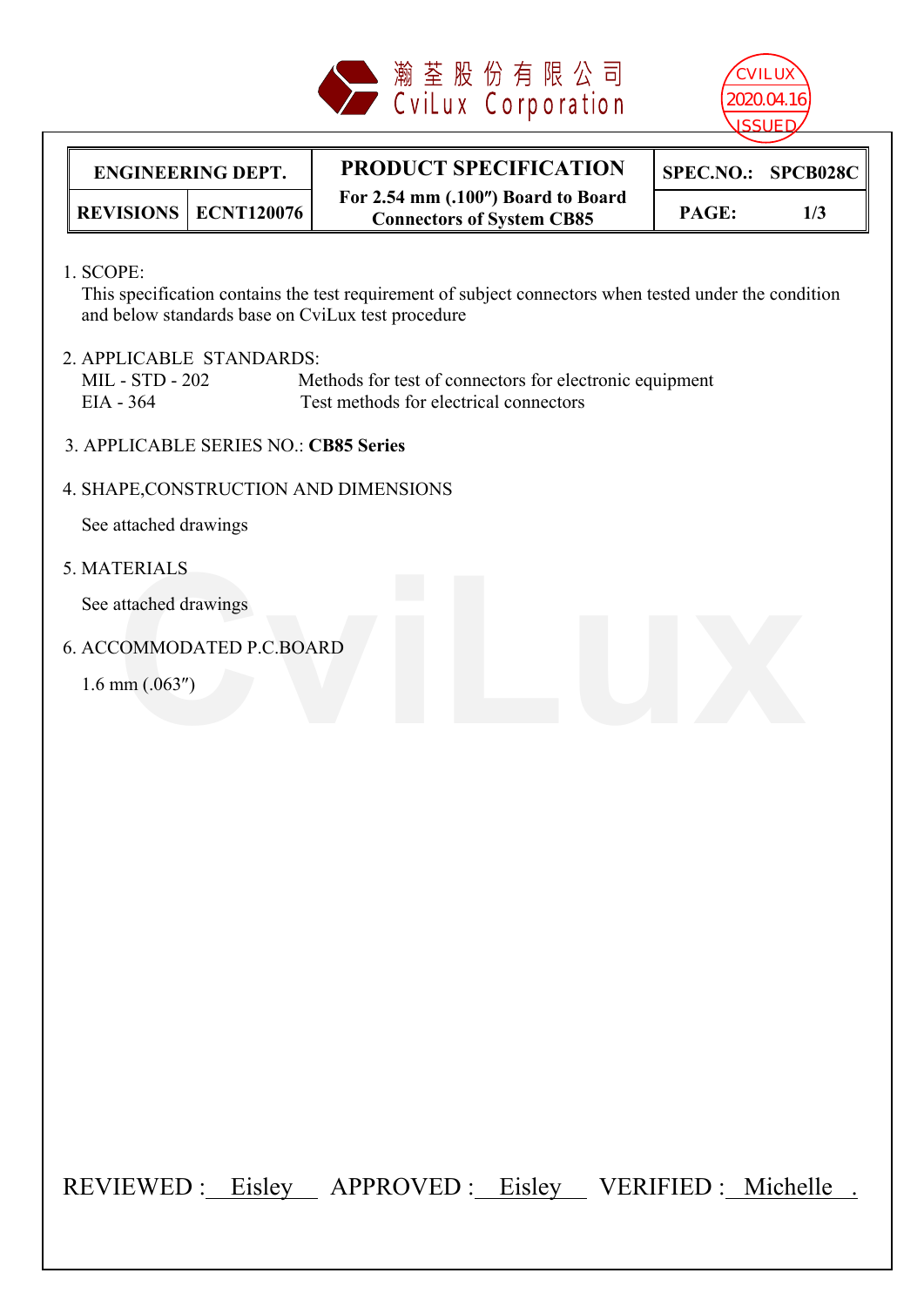



#### **ENGINEERING DEPT. PRODUCT SPECIFICATION For 2.54 mm (.100) Board to Board Connectors of System CB85 REVISIONS ECNT120076 PAGE: 2/3**

**SPEC.NO.: SPCB028C**

## 7. ELECTRICAL PERFORMANCE:

|     | <b>TEST CONDITION</b><br><b>ITEM</b> |                                                              |                                  |
|-----|--------------------------------------|--------------------------------------------------------------|----------------------------------|
| 7.1 | Rated current and<br>voltage         |                                                              | 3A 250V AC (r.m.s.)              |
| 7.2 | Contact resistance                   | Dry circuit of DC 20 mV max. 100 mA<br>max.                  |                                  |
| 7.3 | Dielectric strength                  | When applied AC 1000 V 1 minute<br>between adjacent terminal | No change                        |
| 7.4 | Insulation resistance                | When applied DC 500 V between adjacent<br>terminal or ground | More than $1000 \text{ M}\Omega$ |

## 8. MECHANICAL PERFORMANCE:

|     | <b>ITEM</b>                             | <b>TEST CONDITION</b>                                                                     | <b>REQUIREMENT</b>                                |  |
|-----|-----------------------------------------|-------------------------------------------------------------------------------------------|---------------------------------------------------|--|
| 8.1 | Contact retaining force<br>in insulator | Retention speed $25 \pm 3$ mm per minute form   More than 800 gram<br>housing             |                                                   |  |
| 8.2 | Single contact insertion<br>force       | Measure force to insertion using 0.64 mm<br>square pin at speed $25 \pm 3$ mm per minute  | 800 gram max.                                     |  |
| 8.3 | Single contact<br>withdrawal force      | Measure force to withdrawal using 0.64 mm<br>square pin at speed $25 \pm 3$ mm per minute | 30 gram min.                                      |  |
| 8.4 | Durability                              | Connector shall be subjected to 100 cycles<br>of insertion and withdrawal                 | Contact resistance:<br>Less than twice of initial |  |

### 9. ENVIRONMENTAL PERFORMANCE:

|     | <b>ITEM</b>                     | <b>TEST CONDITION</b>                                                                           | <b>REQUIREMENT</b>                                             |  |
|-----|---------------------------------|-------------------------------------------------------------------------------------------------|----------------------------------------------------------------|--|
| 9.1 | Vibration                       | $1.5$ mm $10 - 55 - 10$ HZ/minute each<br>2 hours for X, Y and Z directions                     | Appearance: No damage<br>Discontinuity:<br>1 micro second max. |  |
| 9.2 | Solderability                   | <b>Tin-Lead Process:</b><br>Soldering time: $5 \pm 0.5$ second<br>Soldering pot: $230 \pm 5$ °C | Minimum:<br>90% of immersed area                               |  |
| 9.3 | Resistance to soldering<br>heat | <b>Tin-Lead Process:</b><br>Soldering time: $5 \pm 0.5$ second<br>Soldering pot: $240 \pm 5$ °C | No damage                                                      |  |
| 9.4 | Heat aging                      | $105\pm 2$ °C, 96 hours                                                                         | No damage                                                      |  |